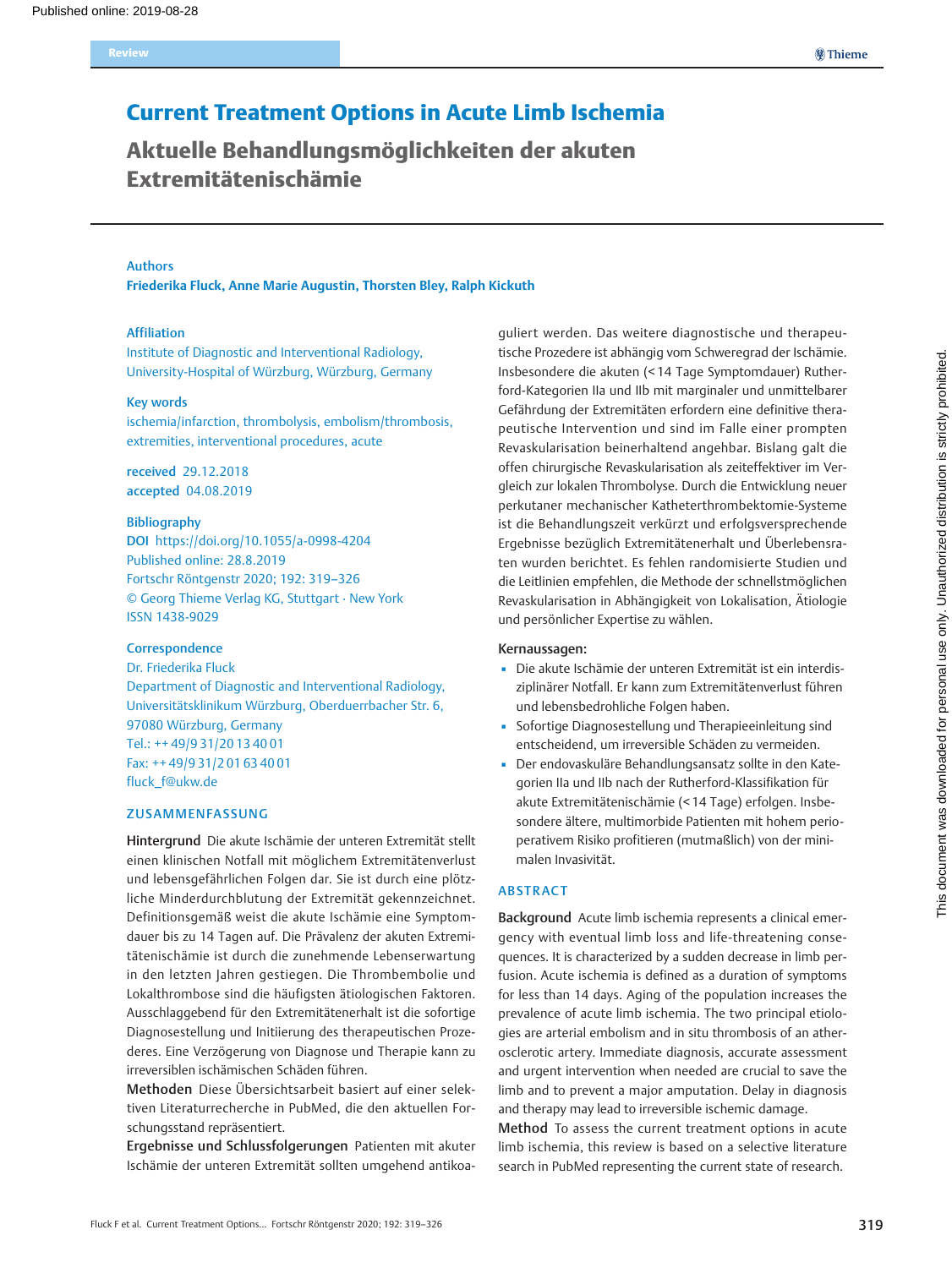Results and Conclusion Patients with acute limb ischemia should receive immediate anticoagulation. Treatment depends on the classification based on the degree of ischemia and limb viability. Especially acute (< 14 days symptom duration) Rutherford Categories IIa and IIb with marginally and immediately threatened limbs require definitive therapeutic intervention and are salvageable, if promptly revascularized. The current literature suggests that open surgical revascularization is more time effective then catheter-directed thrombolysis. However, with the advent of thrombolytic delivery systems and mechanical thrombectomy devices, treatment time can be minimized and successful utilization in patients with Category IIb (Rutherford Classification for Acute Limb Ischemia) has been reported with promising limb-salvage and survival rates. Large randomized studies are still missing, and guidelines suggest choosing the method of revascularization depending on anatomic location, etiology, and local practice patterns, with the time to restore the blood flow being an important factor to consider.

#### Key points:

- Acute limb ischemia is an interdisciplinary emergency. It can lead to limb loss with life-threatening consequences.
- **.** Immediate diagnosis and treatment are crucial to prevent irreversible damage.
- An endovascular approach should be considered in acute limb ischemia Category IIa and IIb of the Rutherford Classification for Acute Limb Ischemia (< 14 days), on a case-based decision and local capabilities. Especially elderly, multimorbid patients with high perioperative risk (may probably) benefit from these minimally invasive procedures.

#### Citation Format

**·** Fluck F, Augustin A, Bley T et al. Current Treatment Options in Acute Limb Ischemia. Fortschr Röntgenstr 2020; 192: 319–326

# Background

Acute limb ischemia (ALI) is a sudden, recent (less than 14 days duration) decrease in limb perfusion resulting in a threat to the viability of the lower extremity [1]. It is one of the most frequent causes for major amputation affecting approximately 1.5 persons per 10 000 per year [2]. Acute renal insufficiency, hyperkalemia and metabolic acidosis are possible systemic consequences of untreated ALI and are often life-threatening. Major amputation after ALI ranges between 10 % and 15 % while the associated 30-day mortality is documented as 15–25 % [3]. The etiology of non-traumatic ALI can be categorized as embolic (30 %), thrombotic (60 %), or thrombosis of an existing stent or bypass graft. Cardiac emboli are the most common source of embolism (75 %), with atrial fibrillation, recent myocardial infarction with mural thrombi, endocarditic vegetations and atrial myxoma as possible underlying causes. Aneurysmal diseased segments and proximal atherosclerotic debris are another source of emboli, when debris originating in proximal vessels dislodges and obstructs peripheral arteries. Less frequently, embolism is due to air, fat, amniotic fluid, or systemic tumor fragments or is iatrogenic. In rare cases paradoxical venous embolism in patients with a patent foramen ovale have been reported. Embolism recurs in 6–45 %. Therefore, anticoagulation is important to prevent recurrence [4]. Anticoagulation leads to a reduction in the propagation of the thrombus and accumulation of free-floating thrombus formations. In general, indirect anticoagulants such as heparin, Vitamin K antagonists like phenprocoumon or warfarin need to be differentiated from direct anticoagulants like thrombin or factor Xa inhibitors. While direct oral anticoagulants (Non-Vitamin K Antagonist Oral Anticoagulant = NOACs) bind to and inhibit the activity of thrombin, indirect anticoagulants require a cofactor to interact with thrombin and therefore prevent blood clot formation. Heparin as an indirect inhibitor is administered sc. or iv., shows immediate

effect, and is used in the initial management of ALI. On the other hand, thrombocyte aggregation inhibitors prevent platelets from clumping and are recommended in patients with underlying peripheral arterial disease, to reduce the risk of myocardial infarction, stroke, or chronic critical ischemia [5]. In addition, platelet inhibitors are used during and after peripheral arterial interventions, especially PTA with or without stent implantation.

In situ thrombosis occurs in a diseased local arterial segment with prior gradual atherosclerotic narrowing stimulating the formation of collateral channels. Rupture of an atherosclerotic plaque resulting in thrombus formation and arterial occlusion is discussed as the underlying pathomechanism [3].

Once the diagnosis is suspected, the severity of limb ischemia should be determined using the currently accepted classification system, introduced by the Society for Vascular Surgery (SVS) and adapted from the Rutherford classification (TASC II). In 1986, Rutherford first categorized acute and chronic limb ischemia based on clinical symptoms with objective (noninvasive) findings, emphasizing that the timing of symptom onset and different treatment algorithms are required. Unlike acute limb ischemia (ALI), critical limb ischemia (CLI) is defined by chronic ischemic rest pain, nocturnal recumbent pain, ischemic skin lesions, and symptom duration for at least 2 weeks [6]. To ensure clarity in communication and influence the urgency of revascularization, further therapeutic intervention is based on this clinical classification [7, 8] (▶ Table 1).

Patients presenting with ALI have become progressively older. They suffer from multiple medical comorbidities that elevate the perioperative risk of surgical interventions. Therefore, endovascular strategies appear to be beneficial, especially in those patients.

Retrospective studies have investigated the efficacy and safety of endovascular therapies for ALI, with some suggesting improved limb salvage and mortality [9, 10]. In the most recent analysis, endovascular approaches aside from catheter-directed thrombolysis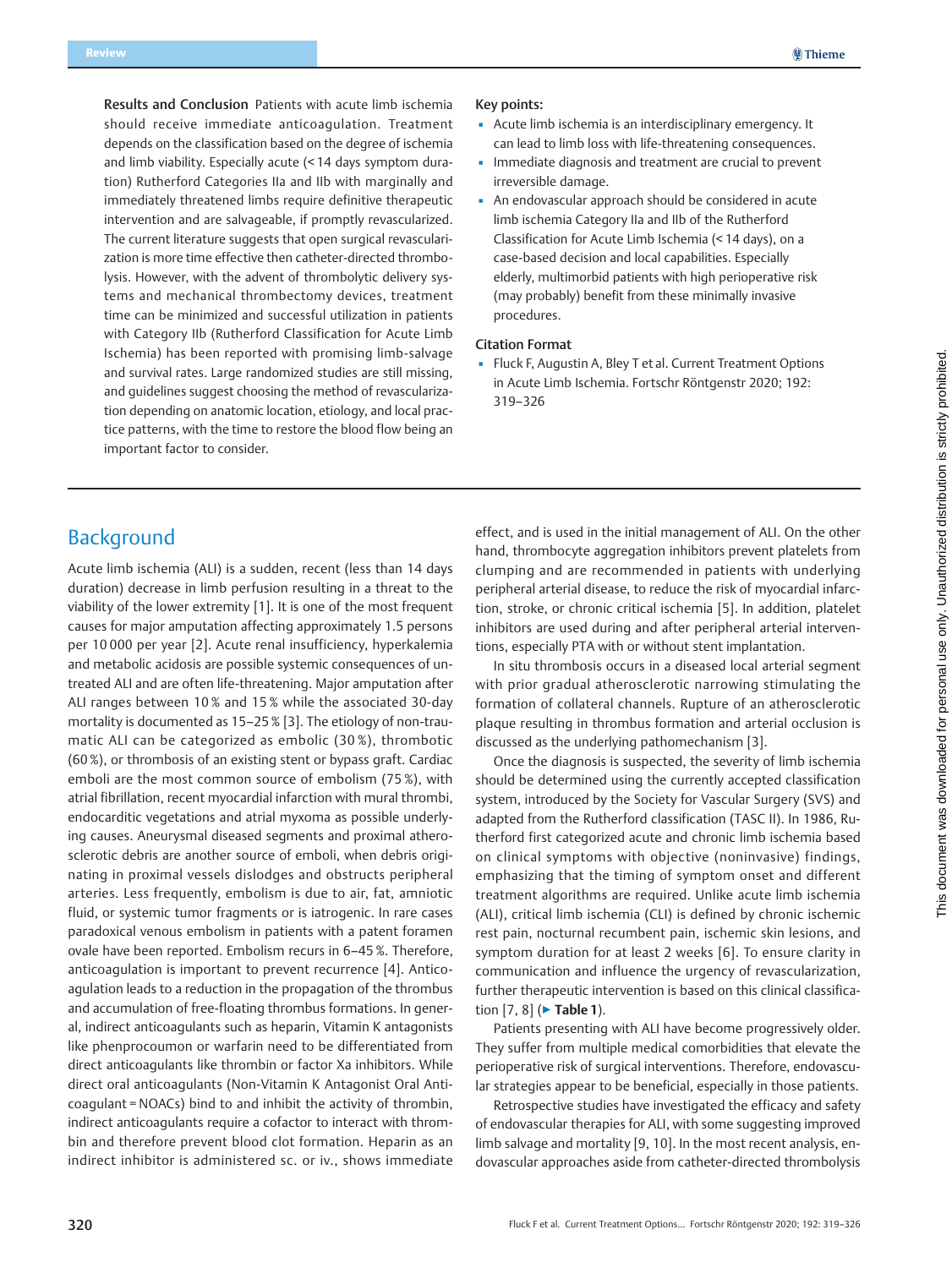▶ Table 1 Classification of Acute Limb Ischemia (TASC II) (adapted from the Rutherford classification [5] by SVS [1]).

| category                                 | prognosis                             | sensory loss                      | motor impairment | arterial Doppler  | venous Doppler |
|------------------------------------------|---------------------------------------|-----------------------------------|------------------|-------------------|----------------|
| viable                                   | no immediate limb threat              | n <sub>0</sub>                    | n <sub>0</sub>   | audible           | audible        |
| IIa<br>threatened: marginal              | salvageable if treated promptly       | none or minimal<br>(toes)         | n <sub>0</sub>   | often inaudible   | audible        |
| I <sub>II</sub><br>threatened: immediate | salvageable if treated<br>immediately | more than toes $\pm$<br>rest pain | mild to moderate | usually inaudible | audible        |
| III<br>irreversible                      | permanent damage                      | profound                          | profound         | inaudible         | inaudible      |

seem also to be cost-effective when compared with surgical intervention, since they are associated with a shorter in-hospital stay and there is no need for beds in an intensive care unit [11]. Endovascular intervention and surgical treatment should be viewed as complementary rather than competing approaches for ALI.

# Complementary imaging

Since ALI is a clinical diagnosis, further investigations are carried out to confirm etiology and level/location of occlusion and to plan the therapeutic approach (e. g. access side). Based on fast availability, noninvasive imaging methods can be considered equal in patients categorized as IIb according to the Rutherford classification for acute limb ischemia allowing for better therapy planning [12].

Conventional arteriography (digital subtraction angiography-DSA), the former gold standard, is progressively being replaced by less invasive modalities [13]. It offers interventional therapeutic options for ALI but carries the risk of procedure-related complications (such as access bleeding), ionizing radiation and exposure to iodinated contrast medium. When renal function is normal, there seems to be no risk of contrast-induced acute kidney injury [14]. However, in patients with known impaired renal function, the risk for contrast-induced acute kidney injury may increase with eGFR < 30 mL/min/1.73 m<sup>2</sup> (ESUR Guidelines 10.0).

MR angiography has undergone significant advances in the past years providing good quality images with high sensitivity and specificity, compared to DSA. With the advent of numerous technical innovations, decreased total examination time coupled with a simultaneously clearer depiction of small vessels can be achieved [15]. Limitations are the need for more time-consuming sequences to get a better resolution of smaller arteries and reported overestimation of stenosis in native arteries and secondary to artifacts in case of vascular stents [16]. The risk of acute kidney injury is very low when gadolinium-based contrast agents are used in approved doses (ESUR Guidelines 10.0). Compared to conventional or CT angiography, it is rather time-consuming and often not feasible or available in the emergency setting.

CT angiography is noninvasive, readily available, cost-effective and can be used in patients with prior stents, pacemaker, or defibrillators (unlike MRA). It has proven to have comparable accuracy to MRA and has excellent spatial resolution. Advantages compared to conventional arteriography include multiplanar visualization and reconstruction, which can be useful for the evaluation of stenosis and identification of collateral vessels. In heavily calcified vessels, the ability to depict the lumen is limited despite editing algorithms, and dual-energy CTA is still said to overestimate high-grade vessels stenosis [17].

Duplex ultrasound enables identification and location determination and establishes the patency of outflow vessels. The main limitations are the inability to get a complete radiological road map, the fact that the method is operator-dependent, and technical limitations with respect to assessing the iliac arteries. The sensitivity for ultrasound decreases when the occlusion is located at or below calf level and in the case of heavy calcifications, and poor overall accuracy is known if multilevel disease is present [13].

To sum up, the preferred noninvasive imaging modality is commonly CT angiography, as it may promptly identify the level of the occlusion as well as the inflow and outflow situation, may demonstrate prior surgical or endovascular intervention, and may be obtained quickly. Nevertheless, the choice of diagnostic approach depends on the general patient condition and personal and technical conditions of each department.

# Management of ALI

The first step in initial ALI management is immediate anticoagulation with heparin [8]. It was first introduced in 1978 by Blaisdell et al. [18] to prevent proximal and distal propagation of the thrombus. Heparin has no effect on the lysing of the established thrombus. It prevents thrombus formation and thereby avoids secondary thrombosis proximal and distal to the lesion and preserves the microcirculation. Patients should receive appropriate analgesia and proper handling of the limb and hydration, which may attenuate the contrast load they will receive and the potential myoglobinuria from reperfusion.

A treatment selection factor that is decisive for the treatment of ALI is the Rutherford classification based on the degree of ischemia and limb viability. Other factors guiding further clinical management are the duration of symptoms, surgical risk factors,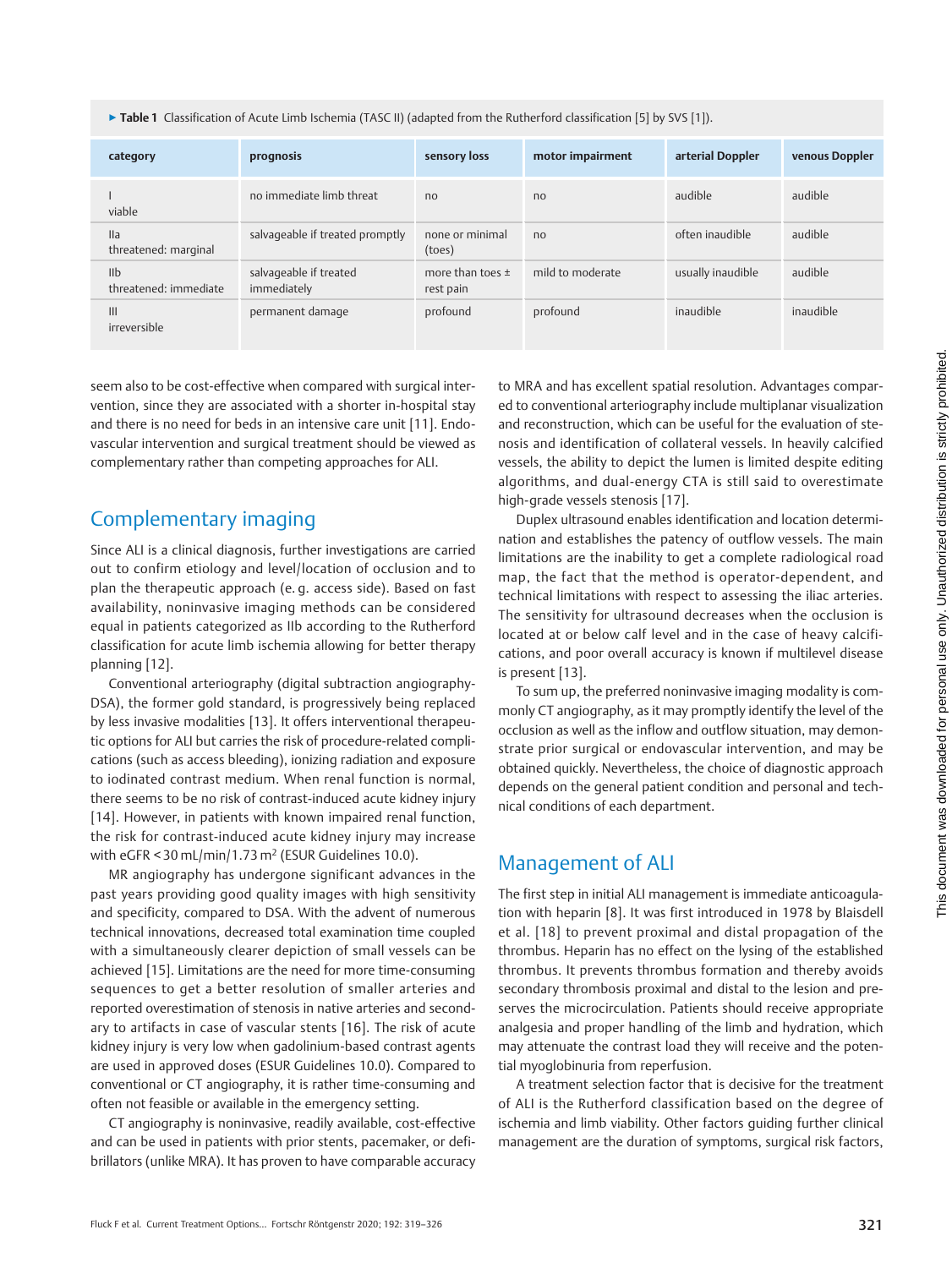contraindications for thrombolysis, anatomical location, etiology and overall patient condition [8].

Category I ALI patients presenting with a viable limb may benefit from noninvasive diagnostic imaging and noninvasive vascular and laboratory studies to ascertain possible underlying chronic vascular disease. The need for elective vascular intervention can be determined while optimizing risk factors [8, 19].

Category II ALI patients require urgent or emergent revascularization to prevent progression to category III. The duration of symptoms, contraindications, etiology and location of the occlusion are decisive for therapeutic options in category IIa ALI. Endovascular therapy proved to be superior to surgery to treat acute category IIa events when the duration of symptoms is less than 14 days [20, 21]. Patients who present contraindications or have an incomplete response to thrombolysis or symptoms lasting longer than 14 days may benefit from surgical revascularization. In general, embolic disease should be considered if the occlusion lies at a vessel bifurcation or trifurcation [12].

Category IIb ALI indicates a profoundly ischemic limb, and immediate revascularization is indicated [1]. Due to the associated time for reestablishing vascularization with catheter-directed thrombolysis (CDT), traditionally open surgical revascularization has been performed. However, with the advent of mechanical thrombectomy devices, the treatment time can be minimized and successful utilization in patients with category IIb ALI is reported with increasing frequency [8]. More recent case series reported similar revascularization rates with endovascular treatment with decreased 30-day morbidity and mortality compared to open surgery [12, 19].

Large multicenter trial data for this group of patients are still missing and the guidelines suggest choosing the method of revascularization depending on the anatomic location of the occlusion, etiology of ALI, contraindications to open or endovascular treatment and local practice patterns [1, 22].

Category III ALI patients present major tissue loss along with permanent nerve damage. Revascularization is not indicated and can actually lead to reperfusion-related organ dysfunction and death. After initial stabilization, amputation should be considered.

In general, patients with category I ALI need urgent revascularization (e. g. within 12 hours of presentation), while patients with category II ALI need emergent revascularization (e. g. within 2– 6 hours of presentation) [12].

Patients presenting with an acute graft occlusion usually suffer from progression of their atherosclerosis as the underlying causative reason. The guidelines suggest thrombolysis with subsequent PTA/stenting or surgical revision [1]. Local lysis is associated with bleeding complications and intensive patient monitoring. Surgical thrombectomy on the other hand shows perioperative complications and only small technical success rates in randomized trials [3, 23, 24]. Percutaneous mechanical thrombectomy (PMT) has also been proven to be an effective and safe therapy option in addition to the established lysis therapy [25].

### Endovascular treatment technique

Four consecutive steps are necessary for an endovascular approach: Diagnostic angiography, lesion crossing, management of the thrombus, and an approach with special regard to a potentially underlying lesion. Reperfusion of the affected limb can be achieved by use of a thrombolytic agent alone or in conjunction with a mechanical device for aspiration, fragmentation of the thrombus, angioplasty, and optional stenting. Bleeding, vascular injury, and distal embolization are some of the associated complications [19]. There is a lack of prospective data. However, the use of adjunctive mechanical therapies has increased over time, supported by observational analysis [26].

The choice will depend on the presence of a neurological deficit, duration of symptoms, affected artery, patients' comorbidities and risk factors, whether it is a native artery, therapy-related risks and outcomes. In more severe cases with neurological deficit, extraction and aspiration of the thrombus or surgical therapy are preferable. In patients with threatened limbs, the time to reestablish perfusion by thrombolysis is usually regarded as too long and the development of compartment syndrome is reported in up to 10 % of cases [27]. In the absence of neurological deficit, catheter-directed thrombolytic therapy is more appropriate [28].

## Catheter-Directed Thrombolysis (CDT)

The CDT approach is recommended in Category-IIa ALI with a short duration of symptomatology (< 14 days) where the thrombus is still fresh and there is adequate time for the thrombolytic agent to perform its intended function. In the literature, information about dosing and duration of thrombolytic therapy differs extensively and can range between 2.5 and 48 hours in the exemplary case of alteplase [12, 29]. The following protocols are recommended: 1. weight-adapted administration of alteplase with 0.001–0.02 mg/kg/h or 2. Non-weight-based administration of alteplase with 0.12–2.0 mg/h (maximum dose: 40 mg). In both scenarios additional low-dose intraarterial heparin (400–600 IU/h) to avoid new thrombus formation should be discussed [20]. A more recent study found that the addition of continuous heparin infusion during intra-arterial thrombolysis had no significant benefit and was associated with a few major bleeding complications (30.3 %) [30]. Although most of the reported bleeding episodes were mild and could be managed without surgical intervention, especially in elderly multimorbid patients, the associated risks must be weighed individually. For reteplase subsequent protocols are recommended: From 0.25 to 1.0 mg/h (maximum dose: 20 IU in 24 h) or in a low-dose regimen: 0.125 mg/h. Tenecteplase should be administrated as a bolus infusion of 1–5 mg, followed by infusions ranging from 0.125–0.5 mg/h [20].

An increased risk of hemorrhagic complications is said to occur in low-dose, long-duration thrombolytic infusions. On the other hand, an elevated risk of distal embolization may be associated with high-dose, short-duration thrombolytic infusions. The infusion of the thrombolytic agent may be continuous, pulse-spray, or initial pulse-spray with subsequent continuous infusion, the idea behind the latter being to more rapidly penetrate and induce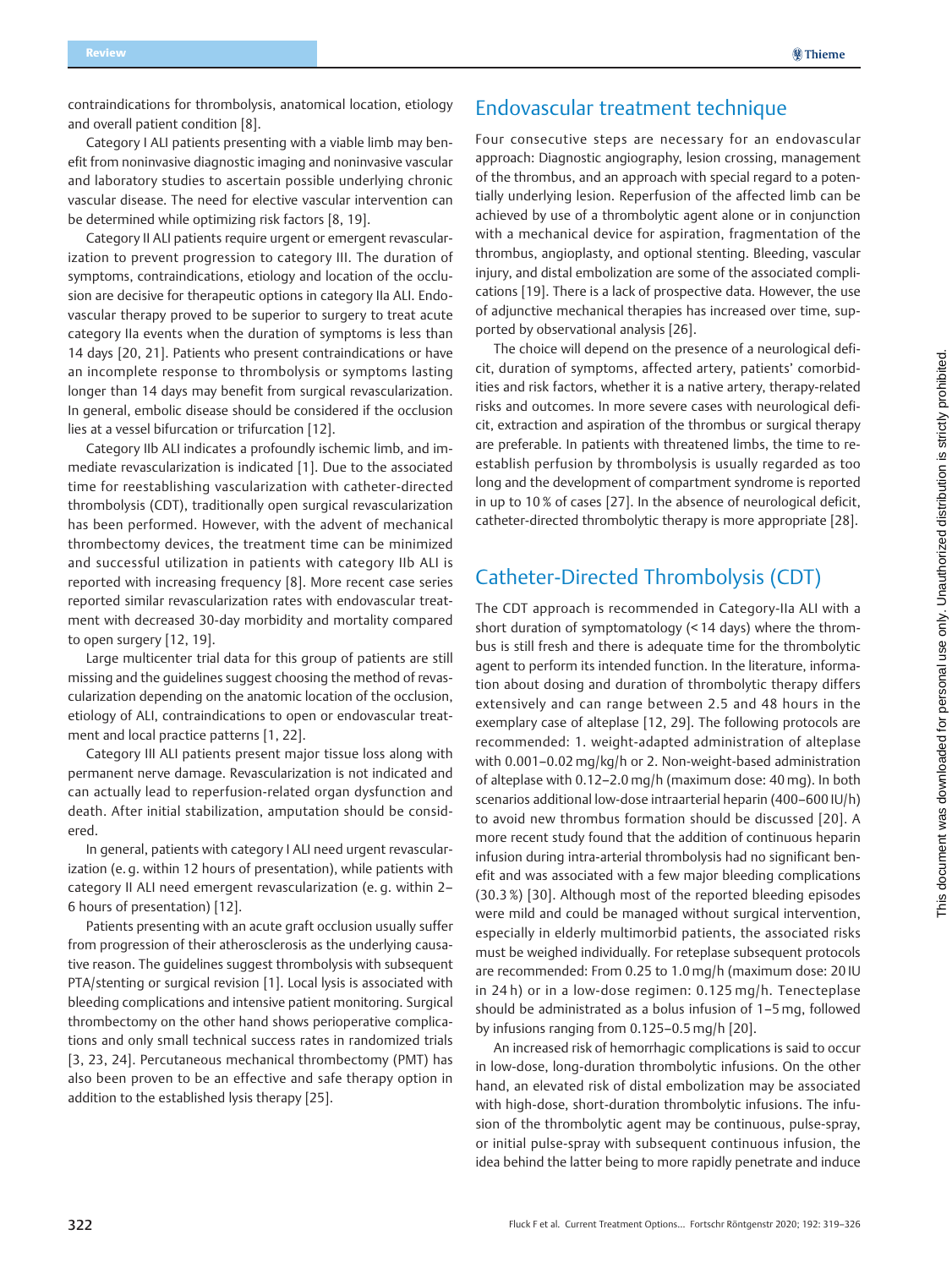fragmentation of the thrombus [12, 29]. To date, there is no standardization of the therapeutic protocol in regard to dosing and duration of the thrombolytic agent or monitoring of the patient. When comparing standard thrombolysis with ultrasound-accelerated thrombolysis (UST), a multicenter Dutch trial showed a significantly reduced therapy time with UST, but with a substantial number of bleeding complications [31]. Large cohort studies or systematic meta-analyses to show clinical benefits are missing [31–33].

There are different generations of thrombolytic agents, with each generation achieving increased specificity for fibrin-bound plasminogen. First-generation thrombolytics (streptokinase, urokinase) are no longer used due to the increased risk of hemorrhagic complications; second-generation agents (alteplase) act practically solely on fibrin-bound plasminogen; third-generation agents have less affinity for free circulating plasminogen (reteplase) or better resistance to endogenous inactivating factors in the plasma (tenecteplase) [12, 29]. Alfimeprase, a novel recombinant variant of fibrolase (direct fibrinolytic enzyme with no effect of plasminogen), first showed promising results in preclinical and pilot studies with regard to duration of therapy and risk of bleeding. In a multicenter study with two blinded, placebo-controlled, randomized trials, alfimeprase did not show life-threatening bleeding complications, but did not have greater effectiveness than placebo either [34].

Currently, in most cases, CDT is combined with target lesion endovascular/surgical correction to improve long-term patency rates and to decrease the amputation rate [35].

Historically, three multicenter randomized trials investigated the role of CDT against open surgery in ALI: the Rochester, STILE and TOPAS studies. Despite limitations in the heterogeneity of study populations and endpoints, no significant difference in limb salvage or death at 30 days, six months or one year between initial surgery and initial thrombolysis was found [34, 36–39]. The STILE study was the first study to demonstrate a significant outcome based on the duration of ischemia showing that in patients with ischemia < 14 days the amputation rate for surgery was significantly higher (30 %) compared to thrombolysis with rTPA or urokinase (UK) (11 %). The trial was prematurely terminated due to the significantly higher incidence of re-thrombosis in the thrombolytic group. A major criticism of the STILE study was that the analysis concerning duration of ischemia (less or more than 14 days) was a post-hoc arbitrary division. However, in the thrombolysis group a higher incidence of stroke, major hemorrhage and distal embolization at 30 days were reported, without any overall difference in limb salvage or death at one year. In a Cochrane review, no evidence could be found either in favor of initial thrombolysis or initial surgery [39]. CDT can be used in combination or as an adjunct to other treatment approaches, after percutaneous thrombus aspiration, mechanical thrombectomy or PTA [40]. Some studies found significantly better patency in patients treated with CDT and angioplasty than in those treated with CDT alone [41].

Percutaneous thrombus aspiration (PAT) via large lumen catheters (6- to 8-French) was the first method of endovascular arterial thrombus extraction, which gained acceptance as a cheap method offering quick recanalization, especially in below-the-knee arteries [29]. Typically, it is utilized as a sole or an adjunctive procedure in patients with thromboembolic complications after endovascular procedures [40]. It is a simple concept, with a stable end-hole catheter being delivered over the guidewire to the site of thrombus burden and a syringe placed at negative pressure being used to induce suction and to aspirate blood and thrombus fragments. It is crucial to use an introducer sheath with a removable hemostatic valve in order to fully retrieve the thrombus burden and to decrease the risk of thromboembolism during the process of thrombus extraction. More atraumatic and flexible catheters, encouraged from stroke approach, allow thrombosuction even from smaller arteries. Surprisingly, the number of studies analyzing the use of aspiration thrombectomy catheters in the peripheral vasculature is low. However, in many interventional institutions, this technique represents the treatment of choice in acute limb ischemia. In a retrospective study Kwok et al. [42] compared thrombolysis with primary aspiration embolectomy. Technical success was achieved approximately in half of the cohort by primary aspiration alone. PAT, if successful as a standalone treatment, obviates the requirement for CDT with a concomitant reduction in the risk of hemorrhagic complications [42]. Factors limiting widespread use are decreased effectiveness in cases of organized thrombus and in large vessels, less favorable results in patients with disseminated atherosclerotic lesions and the risk of inadvertent vessel injury if multiple catheter passages are required unless a long sheath with a removable hemostatic valve is placed close to the occlusion [29].

Mechanical thrombectomy devices can be classified according to the main mechanism of action: mechanical fragmentation, aspiration, rheolytic thrombectomy and combinations thereof. A recent trend is to combine mechanical thrombus removal with thrombolysis. The treatment time decreases compared to thrombolysis alone, and the thrombolytic agent dose can be reduced with a possibly lower bleeding risk. Due to technical limitations, endovascular thrombectomy is not always complete and the treatment of small-diameter vessels is frequently not feasible so that thrombolysis seems to be a reasonable adjunct in such cases [43].

The Rotarex® Device is based on a spiral, connected to the tip of the catheter, rotating at a speed of approximately 40 000 revolutions per minute to induce fragmentation of the thrombus. The rapid rotation of the helix generates a permanent vacuum inside the catheter which aspirates the thrombotic material and conveys it to a receptacle. Beneficial primary revascularization rates, especially with respect to elderly patients with multiple medical comorbidities, ranging from 70 % to 96 % have been reported previously [22, 44, 45]. By simultaneously performing aspiration during mechanical fragmentation of the clot, complications such as distal embolization are lower compared to CDT alone [22, 44]. The rapid debulking of the thromboembolism allows partial reperfusion to begin immediately in a controlled selective angiography setting, minimizes ongoing ischemia, and possibly unmasks underlying causative lesions. Concomitant PTA and stenting for the treatment of underlying flow-limiting lesions and stenosis greater than 50 % can possibly lead to a significant improvement of the long-term patency and limb salvage rates. Unfortunately, rotational PMT was not approved for treatment in lesions distal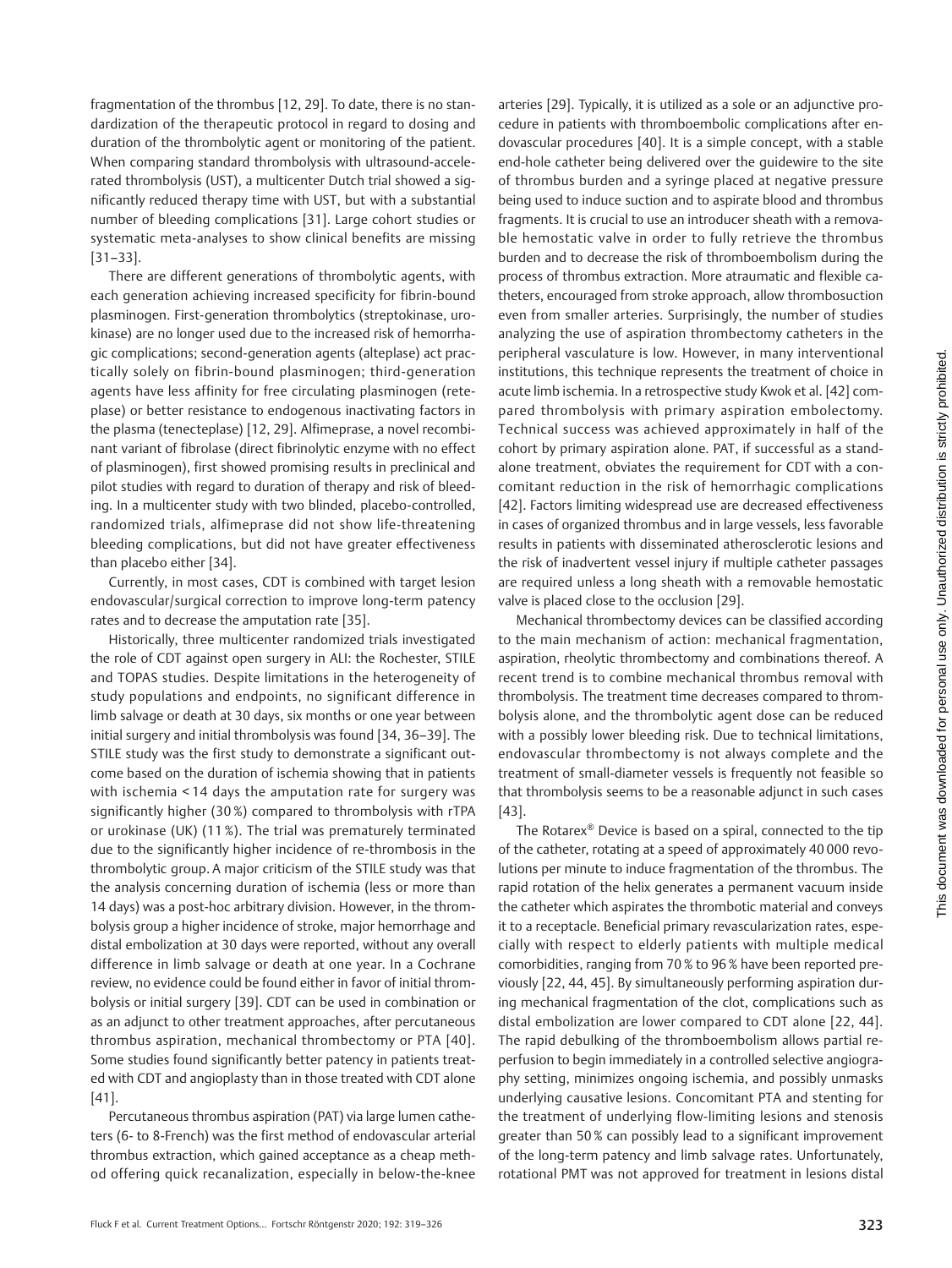**@Thieme** 

to the POP-II segment, and data are missing on rotational PMT in the iliac arteries. Recently, Kronlage et al. [46] compared mechanical thrombectomy to thrombolysis in a retrospective study and found that mechanical thrombectomy was not inferior to local thrombolysis, and that it was associated with a lower complication rate, shorter duration of hospitalization, and lower costs in a 12-moth follow-up.

The Angiojet® Device is based on a hydrodynamic aspiration mechanism. High-speed saline jets are injected through the catheter tip to create a so-called "venturi effect". This results in a lowpressure zone with vacuum effect to simultaneously lyse and aspirate the thrombus [19]. The minimum diameter of treated vessels is 1.5 mm, a fact that allows effective treatment to the level of the crural arteries. The recommended maximum working time is limited to 300 s while working in the blood stream and 600 s within the thrombus due to hemolysis that occurs during the procedure [29]. There are prospective and retrospective studies analyzing rheolytic thrombectomy with and without pharmacologic thrombolysis, with an efficacy up to 90 % for recanalization [47, 48]. Potential complications are vessel injury and acute closure, distal embolization and stent graft collapse during thrombectomy, such as acute renal insufficiency and acute pancreatitis due to hemolysis [29].

Isolated Pharmaco-Mechanical Thrombolysis-Thrombectomy System (IPMT) by Trellis device aims to isolate the thrombus between two balloons followed by site-specific thrombolysis. The lysed thrombus is then aspirated while the inflated distal balloon prevents distal embolization. The total procedure time, systemic thrombolytic exposure and therefore bleeding complications are reduced when compared to CDT. Unfortunately, there are no relevant clinical data [49].

Ultrasound-based devices utilize high-frequency low-power ultrasound to enable the delivery of therapeutic agents in the peripheral vasculature. They consist of a reusable control system that powers the unit and a single-use infusion catheter system. The latter includes a drug delivery catheter (DDC) containing an ultrasound core (USC). It separates clot fibrin for better drug delivery into the clot without fragmentation of emboli and the principle of acoustic streaming hastens the penetration of the lytic agent into the clot. Ultrasound-based devices may provide a safe, effective, and time-saving treatment option. A few studies with small population sizes confirm high technical success rates of up to 100 %. However, clinical experience is limited and randomized studies are still missing [50]. These studies presume more rapid recanalization and a higher rate of early complete thrombus resolution by ultrasound-based devices compared to conventional lysis, thus reducing the hospitalization time [51].

### Surgical Revascularization

Surgical revascularization is the treatment of choice in category IIa or IIb ALI with symptoms > 14 days, in the case of contraindications to thrombolysis or an endovascular approach, or in suprainguinal occlusion [1, 8, 40].

Fogarty balloon catheter embolectomy was developed by Fogarty in 1963 [52]. After the advent of this technique, embolectomy and thrombectomy became easy and secure by approaching from the femoral artery. The procedure involves surgical exposure of the artery, usually at the common femoral or popliteal arteries. A horizontal arteriotomy is usually performed in embolic ALI, stenosis in subsequent closure can thus be minimized. In suspected thrombotic ALI on the other hand, a vertical arteriotomy is preferred. In that case, if subsequent bypass is needed, the same arteriotomy can be used for graft anastomosis. If no bypass is required, the arteriotomy should be closed using a vein patch to minimize potential stenosis [8]. Factors related to a successful outcome of the treatment of arterial embolism are an intact arterial intima, non-adherence of the thromboembolism to the intima, and a patent run-off vessel prior to embolization [4]. The catheter is introduced and pushed proximally beyond the thrombus and extracted after inflation of the balloon. This process is performed several times until all visible clots are removed and back bleeding is achieved [8]. After finishing the procedure, a completion angiogram in the operating room is recommended to exclude residual embolus and distal embolization and to secure patency of distal arteries, which allows immediate re-intervention [20].

Bypass procedures can be necessary in patients with ALI caused by thrombosis of underlying atherosclerotic disease. Patients with atherosclerotic native arteries tend to suffer from rethrombosis, if balloon embolectomy is performed.

As mentioned above similar outcomes have been reported when comparing open surgical treatment with CDT with respect to amputation-free survival and overall mortality [34, 36–38].

While higher bleeding complications have been reported in thrombolysis, surgery showed increased morbidity related to cardiopulmonary complications, blood loss, wound infections and fasciotomy [53].

## Conclusion

Acute limb ischemia is an interdisciplinary emergency, with variable presentation that may be life-threatening and lead to limb loss. Immediate diagnosis and treatment are critical to prevent irreversible damage. An endovascular approach should be considered in ALI categories IIa and IIb < 14 days, on a case-based decision, with special regard to elderly multimorbid patients with a high perioperative risk. In this setting, the structural, personal and technical conditions of each department must be considered.

### Conflict of Interest

Thorsten Alexander Bley: Employment: Chairman Department of Diagnostic and Interventional Radiology, Julius-Maximilians-University of Würzburg, Scientific research support, Deutsche Forschungsgemeinschaft (DFG), Siemens Healthineers; Consulting: GSK, HeartFlow, MSD, Roche/Chugai; Honoraria: Bayer, Bracco, Guerbet, HeartFlow, Roche/ Chugai, Siemens.

Ralph Kickuth: Vortragshonorar: Schöchl medical education GmbH, Mattsee, Österreich.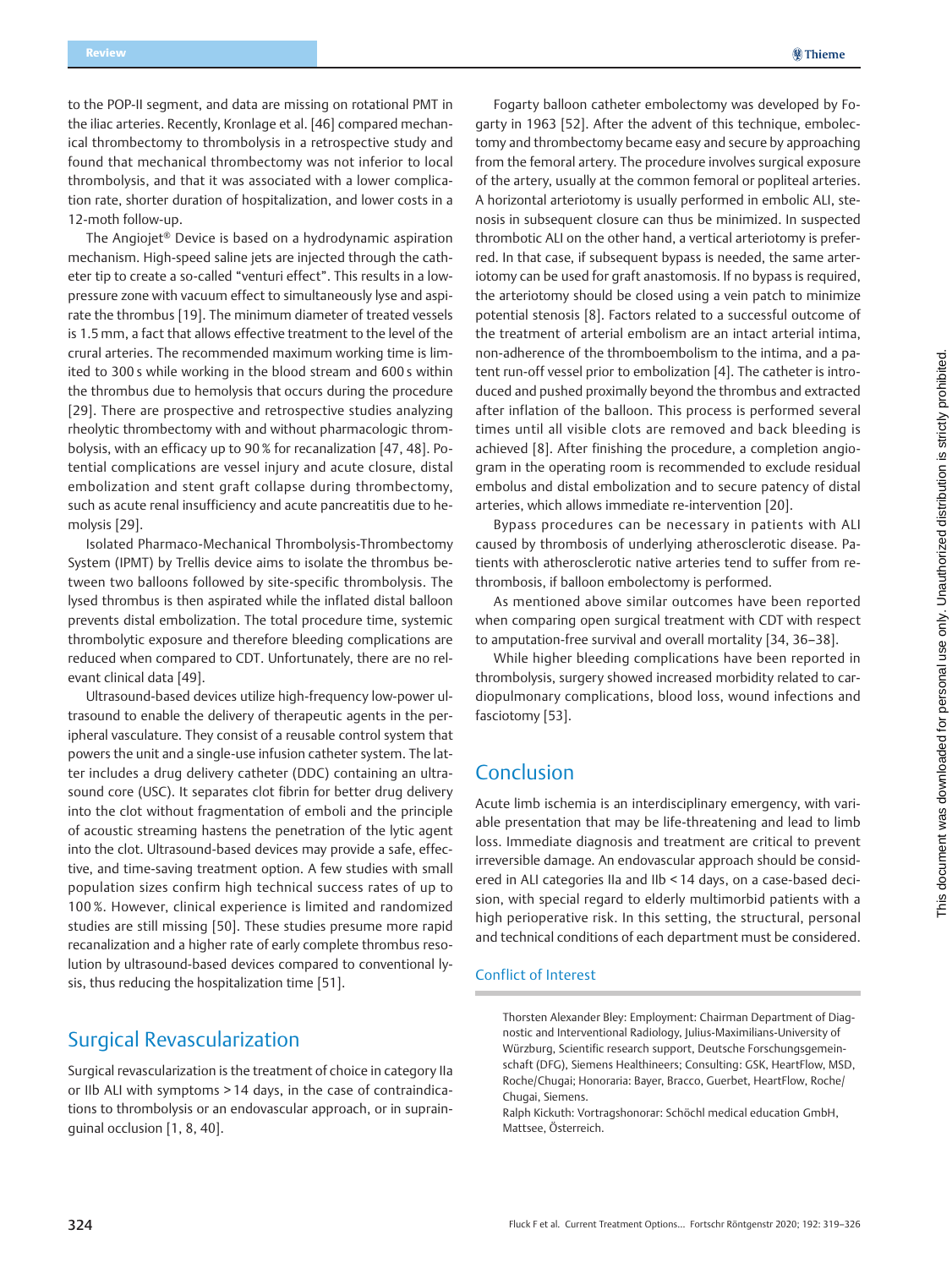- [1] Norgren L, Hiatt WR, Dormandy JA et al. Inter-Society Consensus for the Management of Peripheral Arterial Disease (TASC II). European Journal of Vascular & Endovascular Surgery 2007; 33: S1–S75
- [2] Byrne RM, Taha AG, Avgerinos E et al. Contemporary outcomes of endovascular interventions for acute limb ischemia. Journal of Vascular Surgery 2014; 59: 988–995
- [3] Patel NH, Krishnamurthy VN, Kim S et al. Quality improvement guidelines for percutaneous management of acute lower-extremity ischemia. J Vasc Interv Radiol 2013; 24: 3–15
- [4] Fukuda I, Chiyoya M, Taniguchi S et al. Acute limb ischemia: contemporary approach. General Thoracic and Cardiovascular Surgery 2015; 63: 540–548
- [5] Gerhard-Herman MD, Gornik HL, Barrett C et al. 2016 AHA/ACC Guideline on the Management of Patients With Lower Extremity Peripheral Artery Disease: A Report of the American College of Cardiology/American Heart Association Task Force on Clinical Practice Guidelines. Circulation 2017; 135: e726–e779
- [6] Hardman R, Jazaeri O, Yi J et al. Overview of Classification Systems in Peripheral Artery Disease. Semin intervent Radiol 2014; 31: 378–388
- [7] Rutherford RB, Baker JD, Ernst C et al. Recommended standards for reports dealing with lower extremity ischemia: revised version. Journal of Vascular Surgery 1997; 26: 517–538
- [8] Gunawansa N. Atraumatic Acute Limb Ischemia: Clinical Presentation, Classification, Assessment and Management- A Review. J Vasc Surg Med 2017; 1: 10–15
- [9] Kashyap VS, Gilani R, Bena JF et al. Endovascular therapy for acute limb ischemia. Journal of Vascular Surgery 2011; 53: 340–346
- [10] Taha AG, Byrne RM, Avgerinos ED et al. Comparative effectiveness of endovascular versus surgical revascularization for acute lower extremity ischemia. Journal of Vascular Surgery 2015; 61: 147–154
- [11] Vaidya V, Gangan N, Comerota A et al. Cost-Effectiveness Analysis of Initial Treatment Strategies for Nonembolic Acute Limb Ischemia Using Real-Word Data. Annals of Vascular Surgery 2017; 39: 276–283
- [12] Hage A, McDevitt J, Chick J et al. Acute Limb Ischemia Therapies: When and How to Treat Endovascularly. Semin intervent Radiol 2019; 35: 453– 460
- [13] Weiss CR, Azene EM, Majdalany BS et al. ACR Appropriateness Criteria Sudden Onset of Cold, Painful Leg. Journal of the American College of Radiology 2017; 14: 307–313
- [14] Andreucci M, Faga T, Serra R et al. Update on the renal toxicity of iodinated contrast drugs used in clinical medicine. Drug Healthc Patient Saf 2017; 9: 25–37
- [15] Berg F, Bangard C, Bovenschulte H et al. Hybrid contrast-enhanced MR angiography of pelvic and lower extremity vasculature at 3.0T: Initial experience. European Journal of Radiology 2009; 70: 170–176
- [16] Hadizadeh DR, Gieseke J, Lohmaier SH et al. Peripheral MR Angiography with Blood Pool Contrast Agent: Prospective Intraindividual Comparative Study of High-Spatial-Resolution Steady-State MR Angiography versus Standard-Resolution First-Pass MR Angiography and DSA. Radiology 2008; 249: 701–711
- [17] Thomas C, Korn A, Ketelsen D et al. Automatic Lumen Segmentation in Calcified Plaques: Dual-Energy CT Versus Standard Reconstructions in Comparison with Digital Subtraction Angiography. American Journal of Roentgenology 2010; 194: 1590–1595
- [18] Blaisdell FW, Steele M, Allen RE. Management of acute lower extremity arterial ischemia due to embolism and thrombosis. Surgery 1978; 84: 822–834
- [19] Valle JA, Waldo SW. Current Endovascular Management of Acute Limb Ischemia. Interventional Cardiology Clinics 2017; 6: 189–196
- [20] Karnabatidis D, Spiliopoulos S, Tsetis D et al. Quality Improvement Guidelines for Percutaneous Catheter-Directed Intra-Arterial Thrombolysis and Mechanical Thrombectomy for Acute Lower-Limb Ischemia. Cardiovasc Intervent Radiol 2011; 34: 1123–1136
- [21] Kessel DO, Berridge DC, Robertson I. Infusion techniques for peripheral arterial thrombolysis. Cochrane Database of Systematic Reviews 2004; 78: 988–1020
- [22] Lichtenberg M. Percutaneous mechanical thrombectomy by means of rotational thrombectomy. Current study situation. Med Klin (Munich) 2010; 105: 705–710
- [23] Wang JC, Kim AH, Kashyap VS. Open surgical or endovascular revascularization for acute limb ischemia. Journal of Vascular Surgery 2016; 63: 270–278
- [24] Diffin DC, Kandarpa K. Assessment of peripheral intraarterial thrombolysis versus surgical revascularization in acute lower-limb ischemia: a review of limb-salvage and mortality statistics. J Vasc Interv Radiol 1996; 7: 57–63
- [25] Lichtenberg M, Kaeunicke M, Hailer B. Percutaneous mechanical thrombectomy for treatment of acute femoropopliteal bypass occlusion. VHRM 2012; 8: 283–289
- [26] Korabathina R, Weintraub AR, Price LL et al. Twenty-Year Analysis of Trends in the Incidence and In-Hospital Mortality for Lower-Extremity Arterial Thromboembolism. Circulation 2013; 128: 115–121
- [27] Rajan DK, Patel NH, Valji K et al. Quality improvement guidelines for percutaneous management of acute limb ischemia. J Vasc Interv Radiol 2005; 16: 585–595
- [28] Aboyans V, Ricco |B, Bartelink MLEL et al. 2017 ESC Guidelines on the Diagnosis and Treatment of Peripheral Arterial Diseases, in collaboration with the European Society for Vascular Surgery (ESVS): Document covering atherosclerotic disease of extracranial carotid and vertebral, mesenteric, renal, upper and lower extremity arteries Endorsed by: the European Stroke Organization (ESO)The Task Force for the Diagnosis and Treatment of Peripheral Arterial Diseases of the European Society of Cardiology (ESC) and of the European Society for Vascular Surgery (ESVS). Eur Heart | 2018; 39: 763-816
- [29] Lukasiewicz A. Treatment of acute lower limb ischaemia. Vasa 2016; 45: 213–221
- [30] Grip O, Kuoppala M, Acosta S et al. Outcome and complications after intra-arterial thrombolysis for lower limb ischaemia with or without continuous heparin infusion. Br J Surg 2014; 101: 1105–1112
- [31] Schrijver AM, van Leersum M, Fioole B et al. Dutch Randomized Trial Comparing Standard Catheter-Directed Thrombolysis and Ultrasound-Accelerated Thrombolysis for Arterial Thromboembolic Infrainguinal Disease (DUET). J Endovasc Ther 2015; 22: 87–95
- [32] Schrijver AM, Reijnen MMPJ, van Oostayen JA et al. Dutch randomized trial comparing standard catheter-directed thrombolysis versus ultrasound-accelerated thrombolysis for thromboembolic infrainguinal disease (DUET): design and rationale. Trials 2011; 12: 20
- [33] Elizabeth LG, Colvard B, Ho VT et al. Real-World Outcomes of EKOS Ultrasound-Enhanced Catheter-Directed Thrombolysis for Acute Limb Ischemia. Journal of Vascular Surgery 2019; 69: e170–e171
- [34] Han SM, Weaver FA, Comerota AJ et al. Efficacy and safety of alfimeprase in patients with acute peripheral arterial occlusion (PAO). Journal of Vascular Surgery 2010; 51: 600–609
- [35] Johner F, Clemens R, Husmann M et al. Long-term follow-up after endovascular revascularisation for acute limb ischaemia–a retrospective single-centre cohort. Vasa 2016; 45: 247–252
- [36] Ouriel K, Veith FJ, Sasahara AA. Thrombolysis or peripheral arterial surgery: phase I results. TOPAS Investigators. Journal of Vascular Surgery 1996; 23: 64–73; discussion74–75
- [37] Ouriel K, Veith FJ, Sasahara AA. A comparison of recombinant urokinase with vascular surgery as initial treatment for acute arterial occlusion of